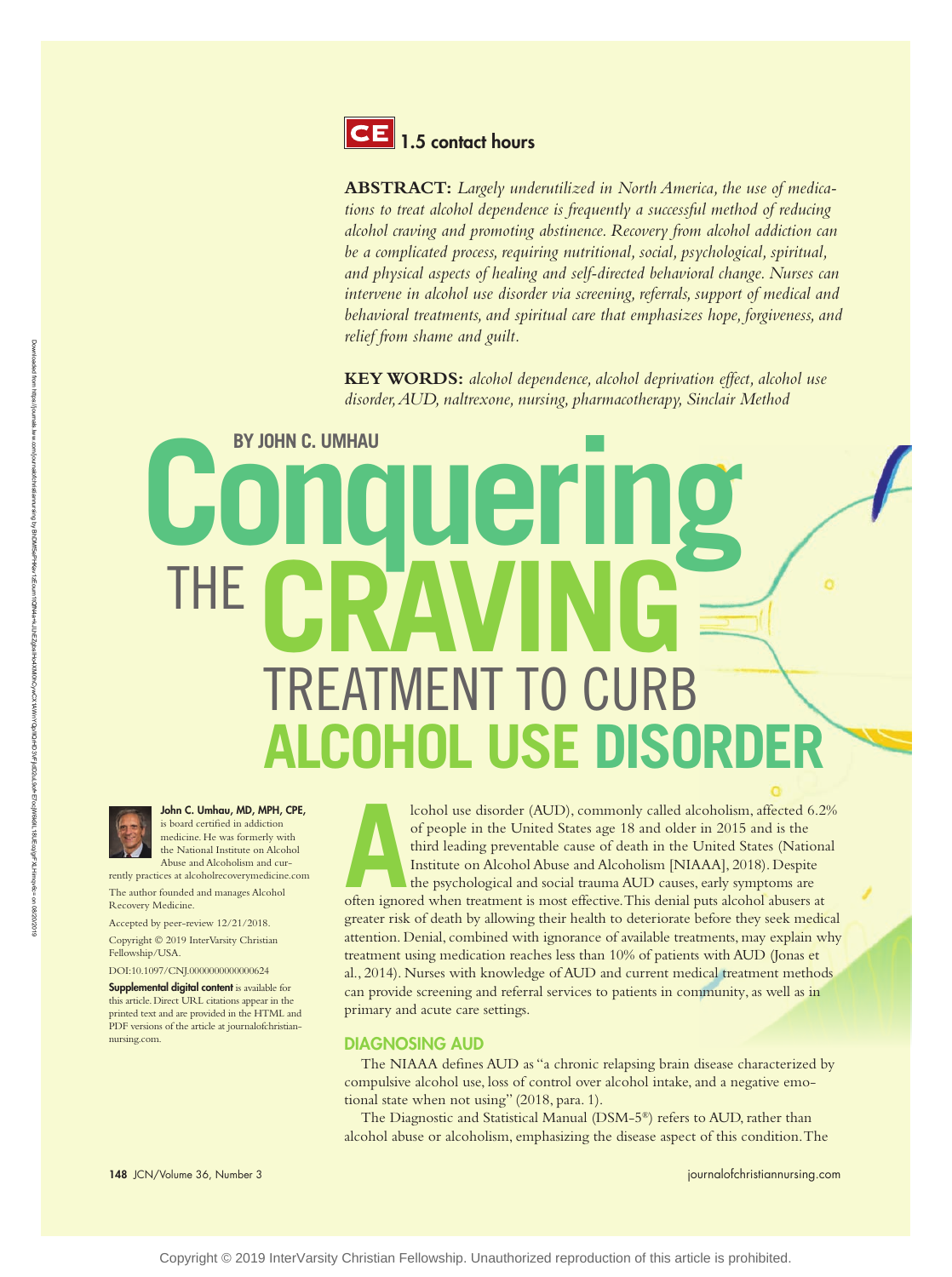DSM-5® diagnostic criteria from the American Psychiatric Association (2013) can be found online in Table 1 as Supplemental Digital Content 1, <http://links.lww.com/NCF-JCN/A66>. Although people react to alcohol in different ways, the NIAAA (2018) recommends the following maximum safe levels of drinking, where one drink equals one 12-oz bottle of beer, one 5-oz glass of wine, or 1.5 oz of 80-proof distilled spirits:

- For healthy men up to age 65: No more than 4 drinks a day AND no more than 14 drinks in a week.
- For healthy women (and healthy men over age 65): No more than

 $\alpha$ 

the biological condition of the brain, as well as conscious control over behavior. Thoughts about drinking are generated by nerve cells and neurochemical signals, such as dopamine, which drives motivation, and endorphins, brain opiates that signal pleasure and reward. Pleasurable experiences stimulate the creation of a complex pattern of neurochemical messengers and nerve cell adaptations to create a physical structure of memories in the brain. Addictive substances, such as alcohol, can prompt an endorphin signal to accelerate the creation of these *rewarding* memories and can produce well-worn brain thought paths which, over time,

**Denial, combined with ignorance of available**   $\frac{1}{2}$ **medication reaches less than 10% of patients** 

alcohol on brain function makes this effect even worse.

Brain damage accompanying AUD is mediated by a proinflammatory effect of alcohol-induced cytokines. Cytokines, signaling molecules that influence cells throughout the body, are responsible for symptomatic response to illness, such as anorexia, pain, malaise, and fatigue. Inflammatory brain cytokines can promote neurodegeneration and reduce production of neurotransmitters, such as serotonin; inflammatory cytokines also are hypothesized to promote brain disorders, such as depression, posttraumatic stress disorder (PTSD),

3 drinks in a day AND no more than 7 drinks in a week.

• Any drinking while pregnant is defined as "excessive drinking."

#### CAUSES AND EFFECTS OF AUD

Susceptibility to AUD is influenced by genetic, environmental, and psychosocial factors (Erickson, 2018), and the progression of the disease is based on

create an overwhelming and uncontrollable craving (Koob, 2009).

When alcohol is temporarily avoided, the brain adapts with neurochemical changes that increase the desire for alcohol in a process called the *alcohol deprivation effect* (Sinclair, 1989). This can make abstinence difficult for a person with AUD, and the damaging effect of

impulsive behavior, and alcoholism (Umhau et al., 2014).

According to this hypothesis, the detrimental effect of excessive alcohol begins by altering the intestinal Illustration By Kristen Uroda Uroda microbiome and increasing gut permeability, causing a *leaky gut*. This permits excessive endotoxin from dead gram-negative bacteria in the gut to enter the circulation, leading to liver

[journalofchristiannursing.com](http://journalofchristiannursing.com) JCN/July-September 2019 149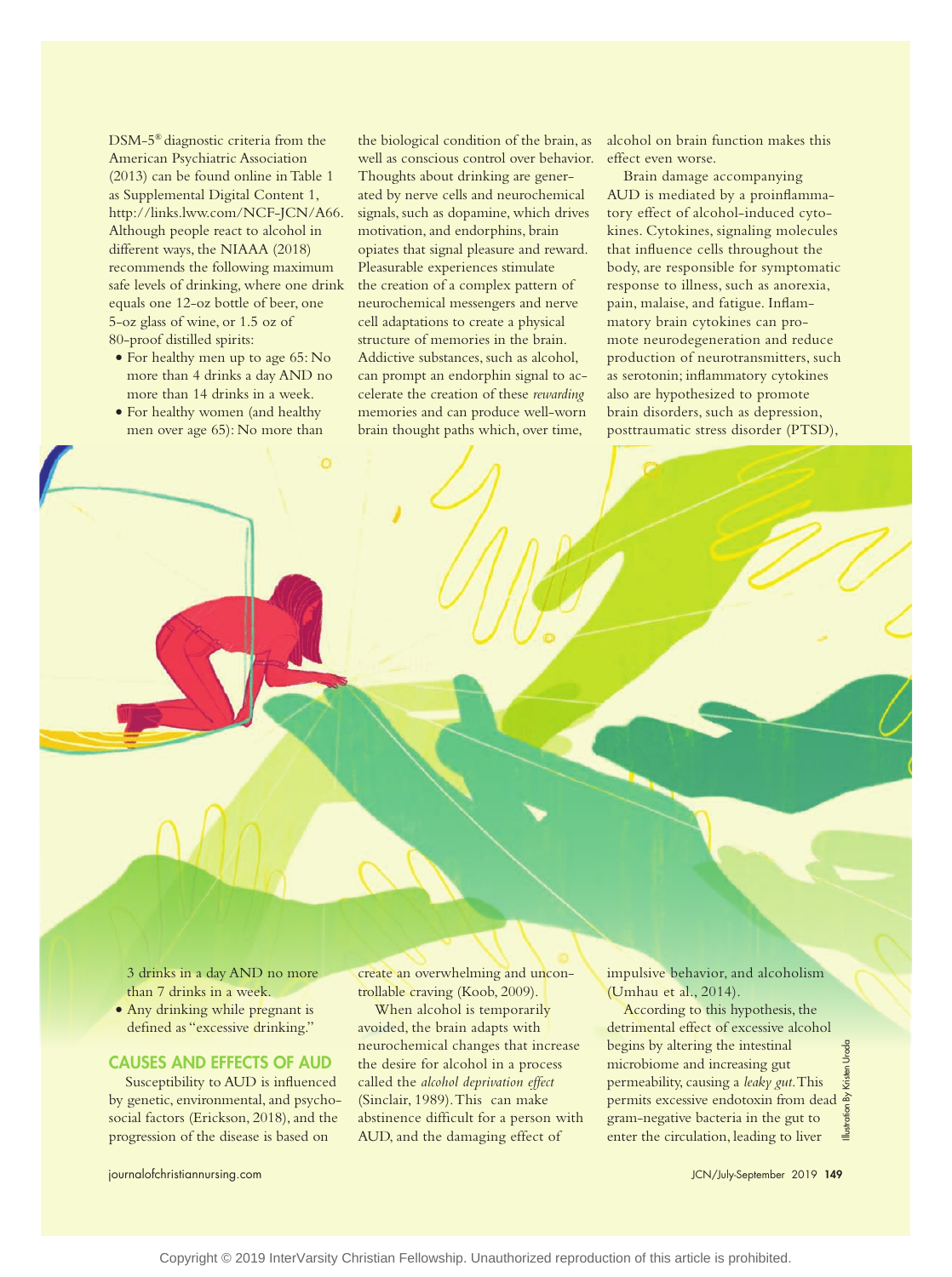inflammation and cirrhosis, as well as neuroinflammation and brain atrophy, as shown in Figure 1. An American fast food diet may exacerbate this process. Such a diet, abundant in omega-6 fat—such as in corn, soy, and peanut oils, and processed food containing additives and reduced fiber—can inhibit healthy bacterial diversity and promote overgrowth of endotoxinproducing, gram-negative bacteria. High fructose corn syrup also promotes increased inflammation from endotoxins, resulting in liver inflammation (Lim, Mietus-Snyder, Valente, Schwarz, & Lustig, 2010).

Although drinkers may experience mild withdrawal and cytokine-related symptoms as part of a hangover, a life-threatening condition may occur when heavy drinkers abruptly cease drinking. After 3 to 7 days of abstinence, heavy drinkers may experience shaking, shivering, sweating, seizures, confusion, and hallucinations due to delirium tremens, a potentially fatal condition. The rapid development of these symptoms is a true medical emergency and may require hospital detoxification and treatment.

#### INTERVENTIONS TOWARD TREATMENT

Nurses in primary care settings can intervene in patients' alcohol abuse behavior, using evidence-based screening tools. This brief intervention for individuals over age 18 helps patients recognize and address their need for help (Moyer, 2013; Tomson, Romelsjö, & Åberg, 1998). Begin by asking a patient how much he or she drinks, using the CAGE questions (O'Brien, 2008). Two positive responses indicate AUD.

- • Have you ever felt you should **Cut down** on your drinking?
- • Have people **Annoyed** you by criticizing your drinking?
- • Have you ever felt **Guilty** about your drinking?
- • **Eye opener:** Have you ever needed a drink first thing in the morning?

The AUDIT screening tool, originally developed by Saunders, Aasland, Babor, De La Fuente, and Grant (1993), also is useful in a clinical setting (Table 2). If screening is positive, the nurse can start with: "I believe that you have an alcohol use disorder, and you will feel better if you stop drinking. I strongly recommend

that you quit drinking, and I'm willing to help." This approach may start an alcohol abuser on the road to recovery.

Bibliotherapy, the use of written self-help materials, is another method used to help patients (Apodaca & Miller, 2003). Books, brochures, or apps are also useful in reducing alcohol consumption (see [https://www.alcoholrecovery](https://www.alcoholrecoverymedicine.com/resources) [medicine.com/resources](https://www.alcoholrecoverymedicine.com/resources)). When a person with AUD is reluctant to receive help, Community Reinforcement and Family Training (CRAFT) can teach family members communication methods to motivate AUD patients to reduce drinking and engage in treatment (Meyers & Wolfe, 2009). The CRAFT technique avoids the detachment and confrontation promoted by other methods and has proven effective in engaging the person with AUD in treatment and decreasing drinking (Miller & Meyers, 2004).

#### THE CASE FOR MEDICATION-ASSISTED TREATMENT

Robust scientific evidence supports medication-assisted treatment (MAT), the use of medication to reduce alcohol consumption. However, less than 9% of patients who could benefit receive Food and Drug Administration (FDA) approved treatment with medications, such as naltrexone, acamprosate, and disulfiram (Kranzler & Soyka, 2018; Mann, Aubin, & Witkiewitz, 2017). Other medications used "off label" to reduce drinking include topiramate, baclofen, prazosin, and ondansetron (Müller, Geisel, Banas, & Heinz, 2014).

Acamprosate (trade name: Campral) is a proven aid to promote abstinence and can reduce persistent symptoms that accompany abstinence, such as insomnia, anxiety, restlessness, and the state of unease and dissatisfaction that comes with not drinking alcohol (Jonas et al., 2014; Umhau et al., 2010). Taken three times a day, acamprosate does not affect the liver and is useful for patients who cannot tolerate naltrexone. Side effects are stomach upset and diarrhea.

Disulfiram (trade name: Antabuse) has been used since the 1950s to help people maintain abstinence. For up to

150 JCN/Volume 36, Number 3 [journalofchristiannursing.com](http://journalofchristiannursing.com)

## **FIGURE 1:** Inflammatory Effect of AUD



*Source:* J. Umhau, 2014. Used with permission.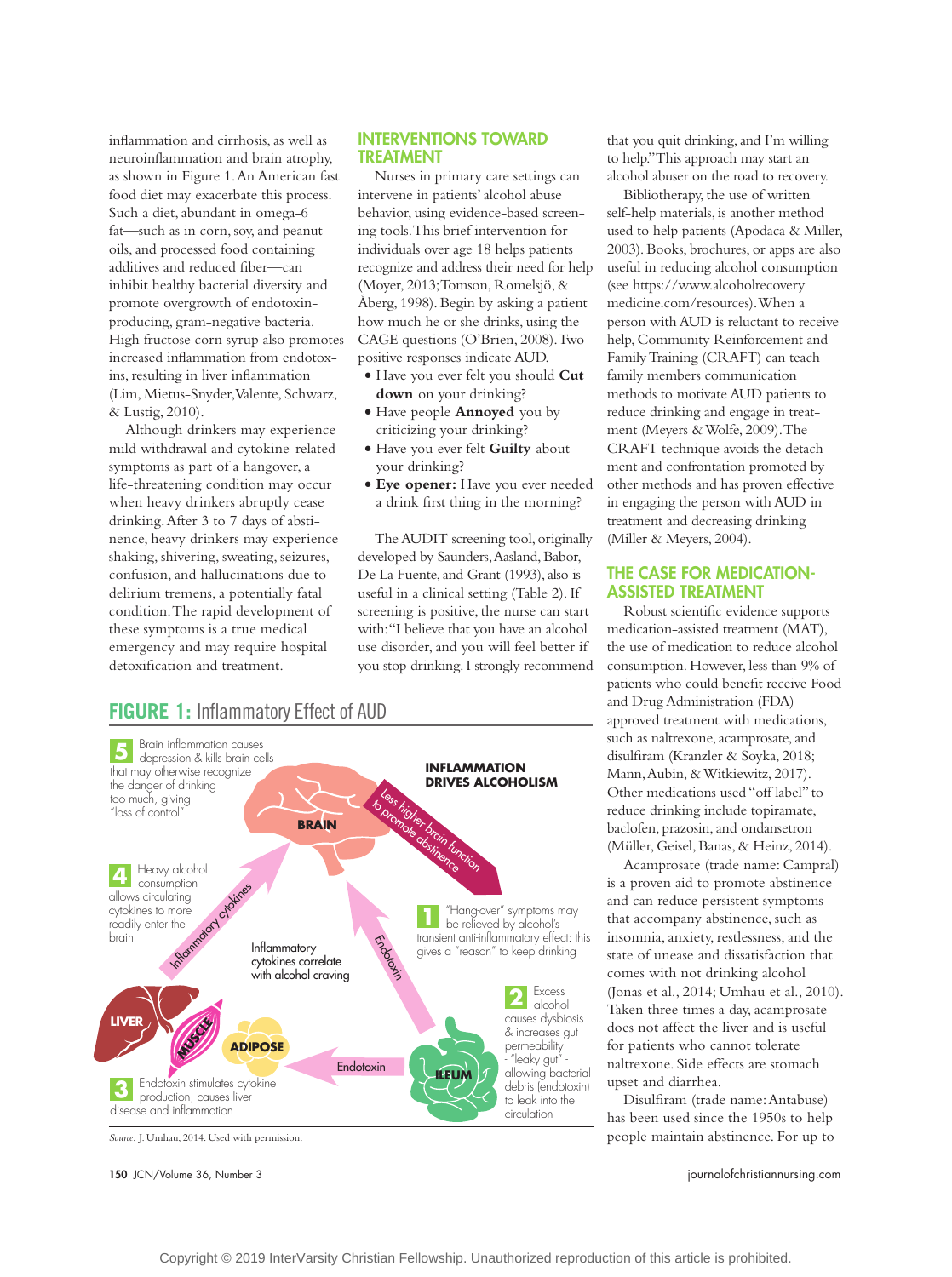| <b>Questions</b>                                                                                                                           | $\mathbf{o}$ |                      | $\overline{\mathbf{2}}$          | 3                          | 4                            | Subtotal |
|--------------------------------------------------------------------------------------------------------------------------------------------|--------------|----------------------|----------------------------------|----------------------------|------------------------------|----------|
| 1. How often do you have a drink containing alcohol? (beer,<br>wine, vodka, etc.)                                                          | Never        | Monthly or<br>less   | 2 to 4 times<br>a month          | $2$ to $3$<br>times a week | 4 or more<br>times a week    |          |
| 2. How many drinks containing alcohol do you have on a<br>typical day when you are drinking?                                               | $1$ or $2$   | $3$ or $4$           | 5 or 6                           | $7$ to $9$                 | 10 or more                   |          |
| 3. How often do you have five or more drinks on one occasion?                                                                              | <b>Never</b> | Less than<br>monthly | Monthly                          | <b>Weekly</b>              | Daily or<br>almost daily     |          |
| 4. How often during the last year have you found that you were<br>not able to stop drinking once you had started?                          | Never        | Less than<br>monthly | Monthly                          | Weekly                     | Daily or<br>almost daily     |          |
| 5. How often during the last year have you failed to do what<br>was normally expected of you because of drinking?                          | Never        | Less than<br>monthly | Monthly                          | <b>Weekly</b>              | Daily or<br>almost daily     |          |
| 6. How often during the last year have you needed a first drink<br>in the morning to get yourself going after a heavy drinking<br>session? | <b>Never</b> | Less than<br>monthly | Monthly                          | Weekly                     | Daily or<br>almost daily     |          |
| 7. How often during the last year have you had a feeling of guilt<br>or remorse after drinking?                                            | Never        | Less than<br>monthly | Monthly                          | Weekly                     | Daily or<br>almost daily     |          |
| 8. How often during the last year have you been unable to<br>remember what happened the night before because of your<br>drinking?          | Never        | Less than<br>monthly | Monthly                          | Weekly                     | Daily or<br>almost daily     |          |
| 9. Have you or someone else been injured because of your<br>drinking?                                                                      | <b>No</b>    | n/a                  | Yes, but not in<br>the last year | n/a                        | Yes, during the<br>last year |          |
| 10. Has a relative, friend, doctor, or other healthcare worker<br>been concerned about your drinking or suggested you cut down?            | <b>No</b>    | n/a                  | Yes, but not in<br>the last year | n/a                        | Yes, during the<br>last year |          |
| <b>Total:</b>                                                                                                                              |              |                      |                                  |                            |                              |          |

### **TABLE 2.** The Alcohol Use Disorders Identification Test (AUDIT)<sup>a</sup>

a Scores range from 0 to 40. A score of 8 or greater indicates harmful or hazardous alcohol use.

*Source:*<https://www.drugabuse.gov/sites/default/files/files/AUDIT.pdf>. Used with permission.

14 days following a dose, patients who drink alcohol will experience an unpleasant reaction, including flushing, vomiting, headache, and chest pain. Liver function must be monitored with disulfiram (Brewer, Streel, & Skinner, 2017).

Naltrexone, an oral opioid antagonist, blocks the effect of endorphins released by drinking alcohol (Jonas et al., 2014). Naltrexone (trade names: ReVia, Depade, Nodict, Vivitrol) is effective at reducing relapse in people who have completed a period of detoxification, and in reducing alcohol consumption in people who continue drinking. This drug may work particularly well for individuals with a strong family history of alcoholism. People with AUD who respond to naltrexone typically report they are able to remain abstinent, drink less, experience less pleasure from drinking, and that the (endorphin) *buzz* from drink is missing. Naltrexone dosage usually starts at 25 mg once daily (or lower in very heavy drinkers) and is increased to 50 mg/day, as tolerated. The FDA recommends 50 mg daily for treatment of AUD (Substance

Abuse and Mental Health Services Administration, 2016). Compliance with naltrexone may be improved with dosing at 100 mg on Monday and Wednesday, 150 mg on Friday, which is supported as accepted medical practice.

Naltrexone is relatively well tolerated. Side effects include headache or nausea, which typically resolve over time and can be minimized by taking the pill with food and fluids. Oral naltrexone may adversely affect the liver, so liver enzymes should be monitored. If a patient has been using opioids, naltrexone can cause severe withdrawal symptoms; persons taking naltrexone must use nonopioid medicine for pain relief. Suicidal thoughts are a rare but important side-effect. Naltrexone does not block alcohol intoxication. Because the drug may enhance some aspects of intoxication, such as impairment of peripheral vision and divided attention, patients must be reminded not to drink and drive. Vivitrol, a long-lasting, injectable form of naltrexone, is given once a month and is particularly useful with poorly compliant patients.

#### THE SINCLAIR METHOD

The targeted method of treating AUD with naltrexone is supported by Sinclair's research (2001) with animals, which found that alcohol's reinforcing effect could be blocked with naltrexone. Sinclair found that animals given the drug before every drink of alcohol would extinguish or cause extinction of their drinking behavior. Similarly, over time, using naltrexone one hour before every drink often helps a person with AUD to lose the desire for alcohol (Sidebar 1).

Figure 2 depicts naltrexone blood concentration and helps explain why the euphoric blocking effect of naltrexone is maximal one hour after taking a naltrexone pill (Meyer et al, 1984). Since a sip of alcohol can produce an intense craving for more drinking, blocking this effect with naltrexone is critical for success; sometimes, a higher or repeated dose is required, depending on the individual (Umhau, 2019). Some patients find naltrexone most effective if they drink slowly and use less concentrated forms of alcohol (e.g., beer or wine), as the rapid effect of stronger drinks may overcome naltrexone's opiate-blocking effect.

[journalofchristiannursing.com](http://journalofchristiannursing.com) JCN/July-September 2019 151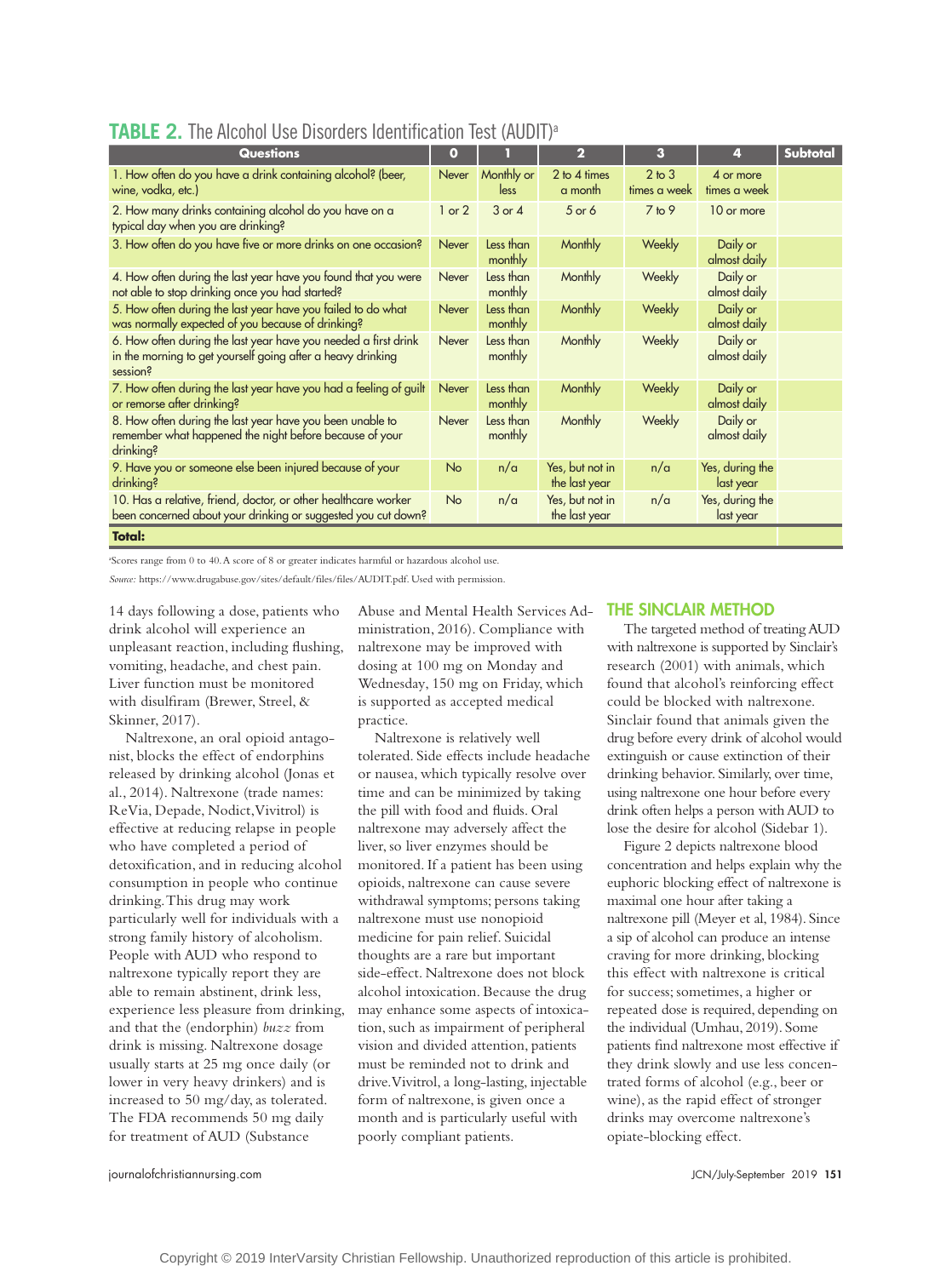

## **SIDEBAR 1.** Successful Targeted Naltrexone Therapy

**A** for enjoying alcohol on the weekends<br>
for many years, a 40-year-old profes-<br>
sional woman started losing control<br>
of her drinking. She attended Alcoholics for many years, a 40-year-old profesof her drinking. She attended Alcoholics Anonymous, but after 60 days of abstinence, the alcohol craving became overwhelming, and she started drinking again.

When she presented for medical treatment of AUD, she was able to avoid drinking during the work week, but on weekends, one glass of wine with her husband led to a drinking binge, ending when she passed out. Blackouts began; on Mondays, she was hung over, unable to work, and terrified that one day she would hurt someone while driving drunk.

Aside from the AUD, she was extremely healthy and fit. She wanted to try the Sinclair Method, so I advised that she take naltrexone an hour before her first class of wine. After the first weekend, she wrote:

*Dr. Umhau, I took my first full dosage on Friday night, waited a little over an hour, and had a glass of wine. I enjoyed it, but for entirely different reasons. I was able to enjoy the taste of it. More importantly, I didn't get that manic feeling that takes over when I normally drink. It's like something was switched off in my brain. I was also able to think about other things, like errands I needed to do the next day, rather than being consumed by thoughts of drinking more. I drank the glass in a little over 30 minutes, which is much slower than my usual pace. When I finished the glass, I looked at the rest of the bottle and almost didn't care. I folded some laundry and went to bed. I'm pretty astonished. I didn't have any side effects and slept well, which is a much-needed change from my usual passing out. The next day, I felt fine and was able to have a productive day. I can't remember the last time I had a productive day after drinking. Thank you again. I'm fairly certain you are saving my life.*

**individuals that AUD is a disease and that medical treatment has a high potential for success.**

**Nurses can reinforce to** 

The potential benefit of targeted, rather than everyday use, of naltrexone is that endorphins produced by healthy, nondrinking behaviors, such as taking a walk or enjoying a game, will not be blocked so that these healthy behaviors can be reinforced. The idea is to promote the development of different brain pathways to replace pathways that promote drinking. Supplemental Digital Content 3, Table 4, [http://links.lww.com/](http://links.lww.com/NCF-JCN/A68) [NCF-JCN/A68](http://links.lww.com/NCF-JCN/A68), outlines some potential benefits and harms from the Sinclair method.

The gradual reduction in the desire to drink, induced by naltrexone, makes treatment acceptable to people who would otherwise reject help because they are not ready to give up drinking completely (Mann et al., 2017). Figure 4 illustrates how the craving for alcohol is reduced with continued use of naltrexone. Figure 3, found online as Supplemental Digital Content 4 at http://links.lww.com/NCF-JCN/A69, shows the gradual extinction of drinking behaviors, as self-recorded by a patient on a phone app. Not all patients achieve extinction of alcohol craving with naltrexone, but research suggests that 78% will (Sinclair, 2001). If a patient should ever fail to take naltrexone, he should stop drinking, take naltrexone, and wait one hour before resuming the drink. Typically, the

#### **FIGURE 2:** Naltrexone blood concentration level



[journalofchristiannursing.com](http://journalofchristiannursing.com)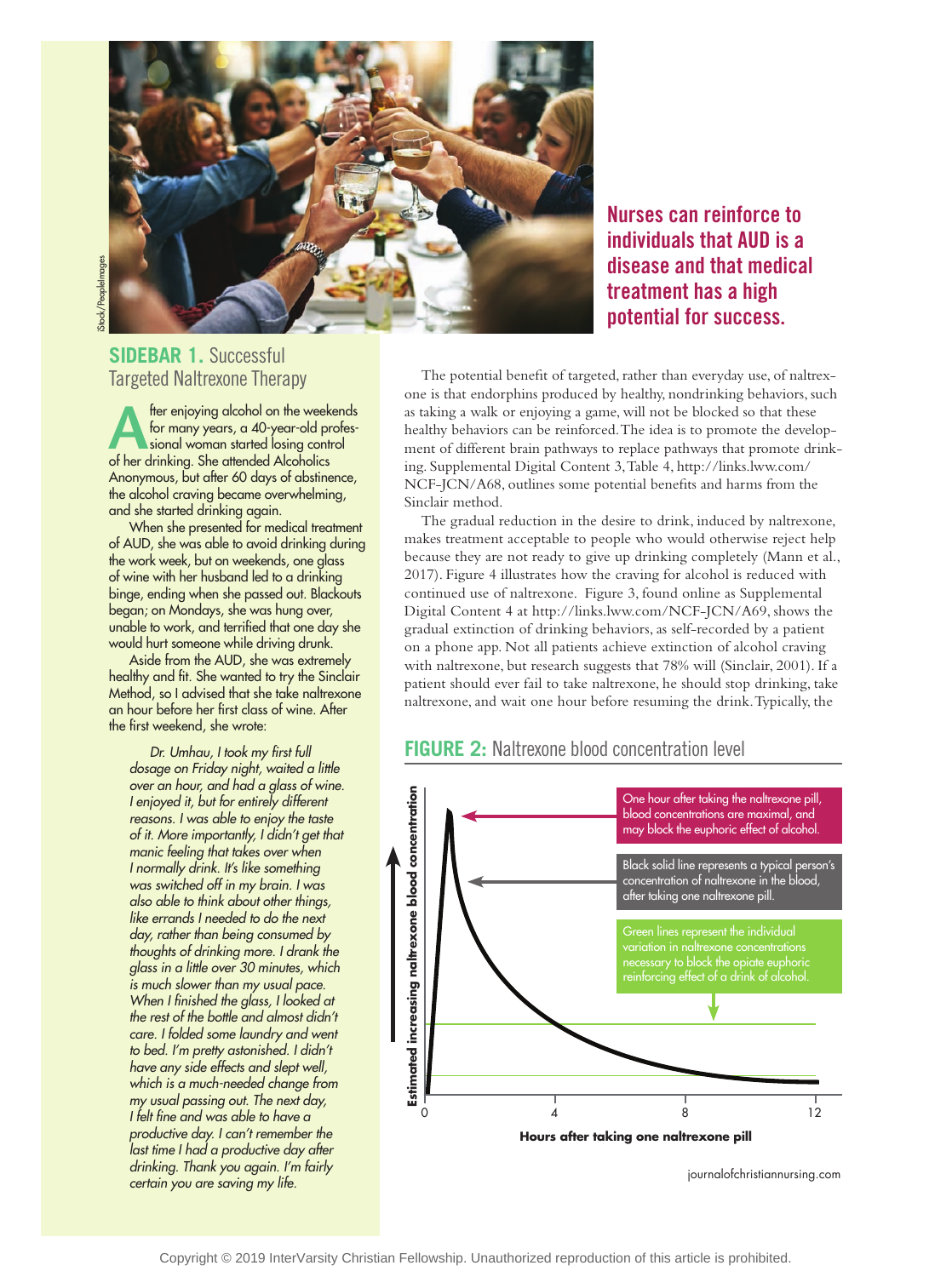process of extinction takes 4 to 6 months. However, the beneficial effect is reversed if drinking occurs when the blood concentration of naltrexone does not sufficiently block the euphoric effects of alcohol. For this reason, it is risky for someone with AUD to continue to drink once extinction has occurred. AUD is a chronic disease; the optimal outcome occurs when a patent's craving for alcohol is reduced, and they become abstinent.

While well known in Europe, the Sinclair method (Sidebar 2) has not been widely used in the United States. When the FDA first approved naltrexone for alcohol treatment in 1995, physicians were instructed to give it only to patients who were abstinent after a period of detoxification. Although abstinence is clearly the safest treatment outcome, insisting on abstinence first as an initial goal can be a significant treatment barrier (Leeman et al., 2008).

#### NONMEDICAL AUD TREATMENT

*Nutritional Therapy.* People with AUD are often malnourished, due to poor dietary intake and impaired utilization of nutrients. Excessive alcohol use is associated with low serum magnesium, selenium, and zinc, as well as many vitamins, raising the risk for Wernicke encephalopathy, alcoholic polyneuropathy, and brain dysfunction (Ham & Choi, 2005). Liver inflammation can be exacerbated by high intake of high fructose corn syrup and low omega-3 fats (Simopoulos, 2013). Alcoholism disrupts the metabolism of omega-3 fats, especially eicosapentaenoic acid (EPA) and docosahexaenoic acid (DHA), which are critical for brain function (Umhau et al., 2013). Many patients experience improved concentration, as well as a marked reduction in anger and depression, with fish oil, a concentrated source of DHA and EPA (Umhau, Trandem, Shah, & George, 2012).

*Behavioral Therapy.* Psychological interventions, such as cognitive behavioral therapy, motivational interviewing, and relapse prevention, are widely used to treat AUD (Miller & Wilbourne,

#### **FIGURE 4.**

Progressive Decrease in Alcohol Craving with Naltrexone Use



Craving recorded prior to beginning naltrexone treatment (50 mg, 1 hr. before drinking) and at six scheduled counseling visits (V1–V6) using the Visual Analogue Scale (VAS). Decrease in craving was significant (F(6,444) = 19.84, *p* < 0.0001 using repeated measures ANOVA for the first 75 who completed six visits. Circles show results from all subjects in the program with the number contributing next to the circle.

2002). The principles of motivational interviewing include expressing empathy and optimism through reflective listening, while developing discrepancy between the patient's current behaviors and their personal values or goals (Jhanjee, 2014). Cognitive behavioral therapy (CBT), a structured psychological intervention with an emphasis on modifying irrational thoughts and negative mood, commonly helps patients cope with cravings and relapses. Relapse prevention is a form of CBT and focuses on helping alcoholics develop skills to manage and avoid situations of high risk for alcohol use. Supportive peer groups, particularly Alcoholics Anonymous (AA), are widely available and can encourage a lifestyle of self-improvement and longterm recovery. Supplemental Digital Content 2, Table 3, [http://links.lww.](http://links.lww.com/NCF-JCN/A67) [com/NCF-JCN/A67](http://links.lww.com/NCF-JCN/A67) shares the 12 steps of AA.

Research suggests that continuing care for AUD is associated with better outcomes. Residential rehabilitation programs lasting a month or more have helped many people, although some programs employ unproven treatment modalities. In many American cities, a self-supporting "Oxford House" can aid recovery through encouraging abstinence (Jason & Ferrari, 2010). For those with limited resources, Gospel Rescue Missions, Teen Challenge, and the Salvation Army are Christianbased, long-term residential rehabilitation programs.

*Faith-Based Recovery.* Faith-based programs such as AA have a long history of helping people trapped by alcohol. The cornerstone of AA is the Twelve Steps, which are based on principles such as dependence on and guidance from God, moral inventory, and restitution. Although AA is no longer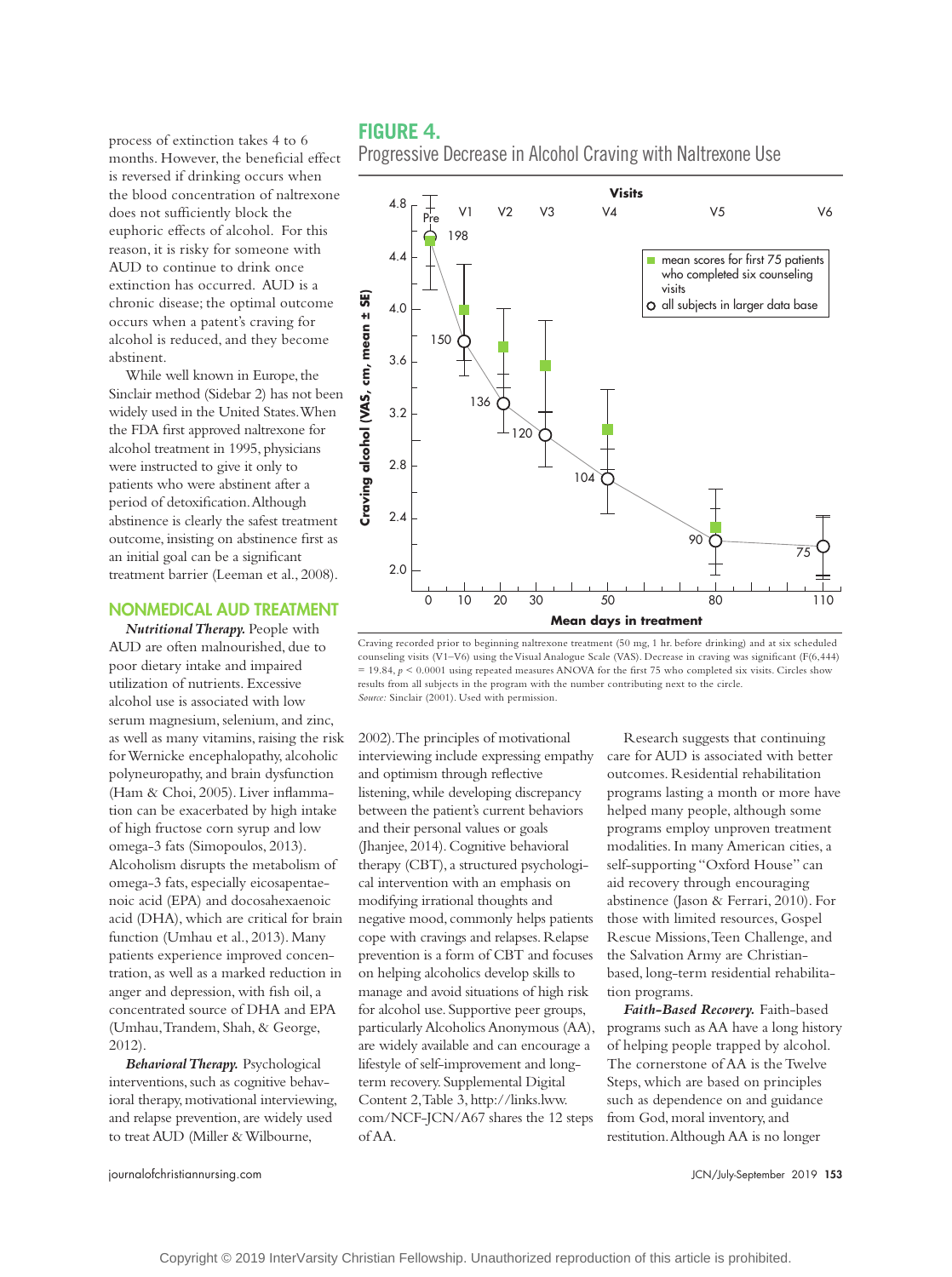#### **SIDEBAR 2.** A Personal Experience with The Sinclair Method

**Alfonsole trying every available treatment for alcohol**<br>
(AA), expensive rehab, hypnotherapy, and cog-<br>
pitive behavioral therapy, Let unbled upon The Sinclair use disorder, including Alcoholics Anonymous nitive behavioral therapy, I stumbled upon The Sinclair Method (TSM) in 2009. I was a binge drinker and had a few months of sobriety under my belt, but I knew that a relapse was imminent. I obtained a prescription and started TSM as soon as the pills arrived. The effect was immediate. I could barely finish one glass of wine. Within 3 months, I had reached "extinction," meaning that I didn't think about alcohol. The obsession and planning and worry and stress surrounding the constant loop of alcohol-related thoughts were gone. I felt like I had returned to my preaddicted state.

The method worked so well for me that I have devoted my life to its advocacy. I traveled to Finland to talk with Dr. Sinclair and thank him personally. With his encouragement, I wrote a book and then made a documentary, created a TEDx talk, and opened a nonprofit foundation.

I know TSM works. Naltrexone is inexpensive, and the treatment can be as simple or as comprehensive as the patient requires. The Sinclair Method works with minimal technology, as well as with the latest technology, such as breath analyzers, drink log apps, and online resources. Also, TSM has been adapted and customized for different situations and can be used with or without talk therapy.

I believe that one day Medication Assisted Treatment (MAT) will be used routinely as the first line of defense to help people with alcohol use disorder, saving them from the severe consequences by reaching them before they hit "rock bottom." Many nurses and other practitioners are familiar with naltrexone, but most do not prescribe it as per TSM protocol. For example, although Dr. Umhau has used naltrexone since 1995, he did not learn until much later to prescribe it in a targeted manner. Once his patients began using TSM, he saw naltrexone's real benefit.

Many patients find it very difficult to admit that they have a bad relationship with alcohol due to the shame and stigma surrounding addiction. If a patient is concerned about their drinking levels and wants to try a specific treatment, nurses can provide life saving support.**—Claudia Christian, Founder, C Three Foundation**



overtly Christian, the program focuses on a "higher power," an emphasis that may have influenced the development of secular organizations supporting recovery. Secular Self-Management and Recovery Training (SMART Recovery) implements evidence-based motivational and cognitive-behavioral strategies in a mutual-help group context. Distinct from AA, which has a nonprofessional, horizontal authority structure, SMART Recovery possesses a centralized structure and uses trained facilitators to run group meetings. Celebrate Recovery (CR) is an explicitly Christian-based recovery program based in local churches. More than 5 million individuals have completed CR in the United States and worldwide (CR, 2018). Celebrate Recovery groups are not focused on a particular substance and typically are accepting of the Sinclair Method.

One benefit of faith-based groups is their ability to help participants overcome the guilt and shame that can be severe obstacles to recovery (Bradshaw, 2005). These emotions can subtly convince people that their behavior has been so damaging that they don't deserve recovery. The apostle Paul addressed this: "I do not understand what I do. For what I want to do I do not do, but what I hate I do" (Romans 7:15, NIV). When someone reports a dramatic recovery from AUD following a conversion experience, the person may have found relief from oppressive shame and guilt, as he or she internalized Christ's forgiveness.

Because MAT can be used before people hit rock bottom, starting MAT early represents a compassionate approach and may reduce the need for expensive inpatient detoxification. Additionally, the relatively low cost of naltrexone makes it applicable for use in the developing world. Supplemental Digital Content 5, Table 5, http://links.lww.com/NCF-JCN/A71 offers 10 Good Rules to reduce harm from AUD.

#### THE NURSE'S ROLE: COMPASSION, CAREFUL ATTENTION, SPIRITUAL CARE

With a compassionate and informed approach, nurses can reinforce that AUD is a disease that needs treatment. Medical treatment, along with other therapies, has high potential for success. Govier and Rees (2013) advocate the recognition of *teachable moments* when a nurse provides, during the course of care, evidence-based information that allows individuals to make informed decisions. Because these interactions are naturally occurring, a person is more likely to listen to and receive information about the harm of alcohol overuse.

Patients with AUD often deny alcohol use or abuse. When admitting or caring for a hospitalized patient who may have AUD, watch for the clinical signs of alcohol withdrawal, which might occur due to the patient's sudden cessation of alcohol use. Symptoms typically begin within 8 hours after the last drink and usually peak by 24 to 72 hours, but can occur 5 days later. Some of the common symptoms are anxiety, shakiness, sweating, dilated pupils, headache, nausea and vomiting, tremors, and tachycardia. *Delirium tremens*, a severe form of withdrawal, causes agitation, fever, hallucinations, confusion, and seizures, and is life threatening (National Library of Medicine, 2019).

During physical assessment, observe for gastrointestinal tract disorders—bleeding due to gastric ulcer or esophageal

[journalofchristiannursing.com](http://journalofchristiannursing.com)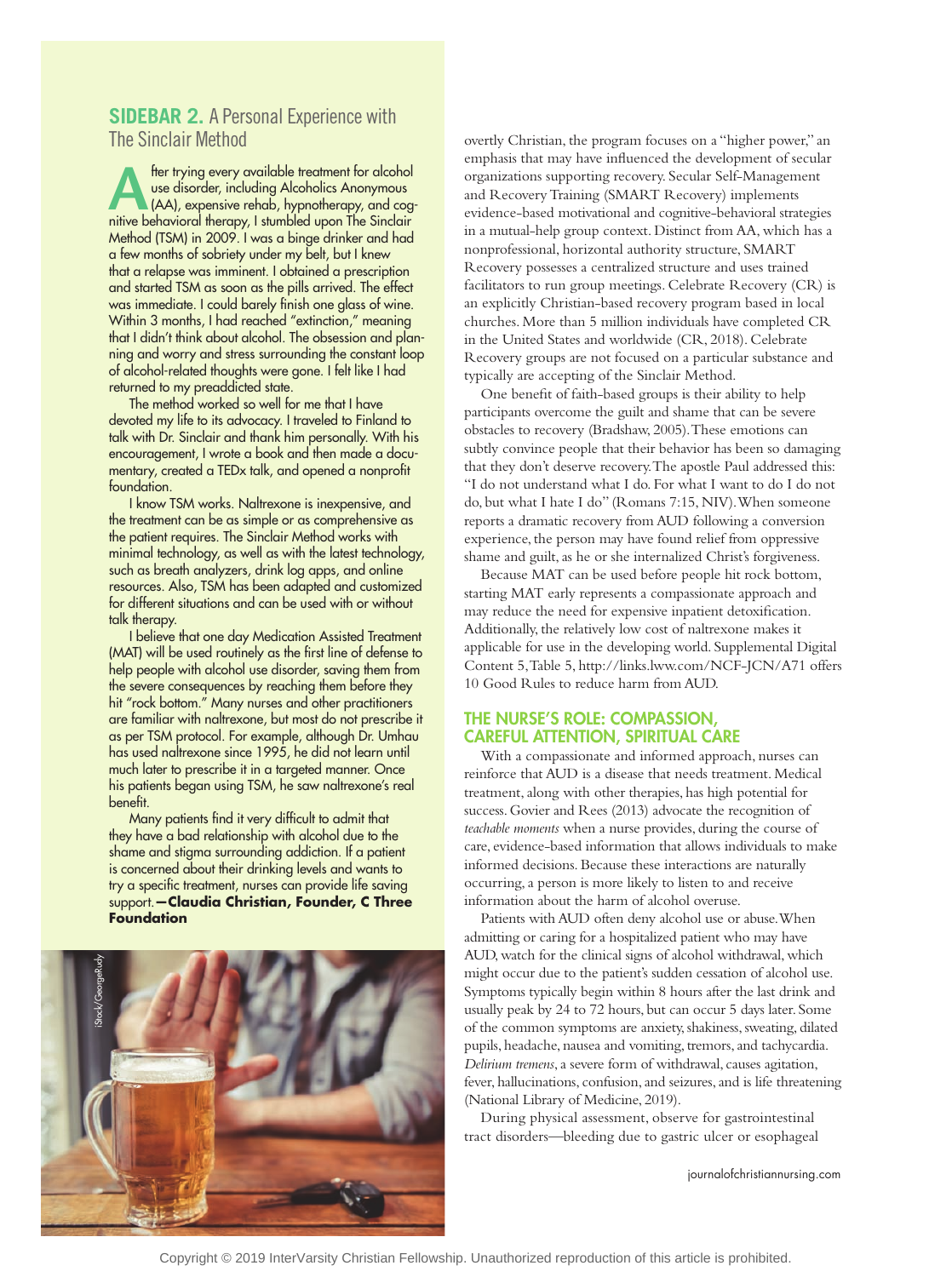varices—common to chronic, heavy drinkers. Assess nutritional status and consider a patient's history of mental health diagnoses, such as depression or PTSD.

Once in AUD treatment, nurses can help patients identify negative thinking, self-destructive patterns, and resentment caused by difficult family dynamics that may interfere with medication compliance and recovery. If the patient is self-medicating with alcohol as a result of co-occurring mental illness, nurses can recommend appropriate behavioral healthcare.

Research suggests that individuals who attend support meetings regularly and have a sponsor are most likely to be successful (Zemore, Subbaraman, & Tonigan, 2013). Nurses can educate patients about options and suggest appropriate groups. Because the character of each support group is different, encourage patients to find a group that allows for honest exchange between members and gives support for living free of the effects of AUD.

Spiritual care can improve patient outcomes in AUD. Following spiritual assessment, use a patient's acknowledg-

## **Persons taking naltrexone must use non or non-opioid medicine for pain relief.**

ment of spiritual or religious beliefs to encourage positive coping with the disease and painful life circumstances. Affirm that spiritual/religious beliefs can give strength and hope. "Faith and religious beliefs can be sources of hope, meaning, self-concept, empowerment, support, and motivation to take responsibility for treatment" (Neathery, 2018, p. 90).

Explain that treatment is a process of recovery that takes time and has ups and downs. Include family and close friends, as well as spiritual/religious figures, in the treatment plan and urge that patients accept these positive forms of support (Westera, 2016).

Remind individuals that concepts of forgiveness and freedom from shame and guilt are part of the healing process. Neathery (2018) suggests helping patients to reframe old, negative thoughts toward biblically aligned thinking.

#### **CONCLUSION**

Although AUD devastates a person's body, mind, and future, multiple avenues of treatment and support can liberate people addicted to alcohol. Early treatment means easier recovery because the brain pathways that stimulate alcohol craving are less deeply entrenched. Medications, such as naltrexone, offer powerful promise to patients who desire to seek recovery. Compassionate nurses, healthcare staff, and welcoming faith communities who are unconditionally accepting of addicted individuals on a recovery path can accelerate and promote change that brings healing and a new start to people captive to alcohol. **NA** 

American Psychiatric Association. (2013). *Diagnostic and statistical manual of mental disorders (DSM-5®)*. Washington, DC: Author.

Apodaca, T. R., & Miller, W. R. (2003). A meta-analysis of the effectiveness of bibliotherapy for alcohol problems. *Journal of Clinical Psychology, 59*(3), 289–304. doi:10.1002/ jclp.10130

Bradshaw, J. (2005). *Healing the shame that binds you: Recovery classics*. Deerfield Beach, FL: Health Communications, Inc.

Brewer, C., Streel, E., & Skinner, M. (2017). Supervised disulfiram's superior effectiveness in alcoholism treatment: Ethical, methodological, and psychological aspects. *Alcohol and Alcoholism, 52*(2), 213–219. doi:10.1093/ alcalc/agw093

Celebrate Recovery. (2018). *History of Celebrate Recovery.* Retrieved from [https://www.celebraterecovery.com/](https://www.celebraterecovery.com/about/history-of-cr) [about/history-of-cr](https://www.celebraterecovery.com/about/history-of-cr)

Erickson, C. K. (2018). *The science of addiction: From neurobiology to treatment*. New York, NY: WW Norton & Company.

Govier, A., & Rees, C. (2013). Reducing alcohol-related health risks: The role of the nurse. *Nursing Standard, 27*(50), 42–46. doi:10.7748/ns2013.08.27.50.42.e7138

Ham, B. J., & Choi, I. (2005). Psychiatric implications of nutritional deficiencies in alcoholism. *Psychiatry Investigation, 2*(2), 44–59. Retrieved from [http://psychiatry](http://psychiatryinvestigation.org/upload/pdf/0502005017.pdf) [investigation.org/upload/pdf/0502005017.pdf](http://psychiatryinvestigation.org/upload/pdf/0502005017.pdf)

Jason, L.A., & Ferrari, J.R. (2010). Oxford House recovery homes: Characteristics and effectiveness. *Psychological Services, 7*(2), 92–102. doi:10.1037/a0017932

Jhanjee, S. (2014). Evidence based psychosocial interventions in substance use. *Indian Journal of Psychological Medicine, 36*(2), 112–118. doi:10.4103/0253-7176.130960

## *Web Resources*

- Alcoholics Anonymous <http://www.aa.org/>
- Celebrate Recovery—[http://](http://www.celebraterecovery.com/) [www.celebraterecovery.com/](http://www.celebraterecovery.com/)
- C Three Foundation [www.cthreefoundation.org](http://www.cthreefoundation.org)
- National Institute on Alcohol Abuse and Alcoholism Alcohol Treatment NavigatorSM [https://alcoholtreatment.niaaa.](https://alcoholtreatment.niaaa.nih.gov/) [nih.gov/](https://alcoholtreatment.niaaa.nih.gov/)
- Alcohol Withdrawal [https://medlineplus.gov/ency/](https://medlineplus.gov/ency/article/000764.htm) [article/000764.htm](https://medlineplus.gov/ency/article/000764.htm)
- Substance Abuse and Mental Health Services Administration <www.samhsa.gov/atod/alcohol>
- Alcohol Recovery Medicine [https://www.alcoholrecovery](https://www.alcoholrecoverymedicine.com)  [medicine.com](https://www.alcoholrecoverymedicine.com)

Jonas, D. E., Amick, H. R., Feltner, C., Bobashev, G., Thomas, K., Wines, R., …, Garbutt, J. C. (2014). Pharmacotherapy for adults with alcohol use disorders in outpatient settings: A systematic review and metaanalysis. *JAMA, 311*(18), 1889–1900. doi:10.1001/ jama.2014.3628

Koob, G. F. (2009). Dynamics of neuronal circuits in addiction: Reward, antireward, and emotional memory. *Pharmacopsychiatry, 42*(Suppl. 1), S32–S41. doi:10.1055/s-0029-1216356

Kranzler, H. R., & Soyka, M. (2018). Diagnosis and pharmacotherapy of alcohol use disorder: A review. *Journal of the American Medical Association, 320*(8), 815–824. doi:10.1001/jama.2018.11406

Leeman, R. F., Palmer, R. S., Corbin, W. R., Romano, D. M., Meandzija, B., & O'Malley, S. S. (2008). A pilot study of naltrexone and BASICS for heavy drinking young adults. *Addictive Behaviors, 33*(8), 1048–1054. doi:10.1016/j.addbeh.2008.04.007

Lim, J. S., Mietus-Snyder, M., Valente, A., Schwarz, J. M., & Lustig, R. H. (2010). The role of fructose in the pathogenesis of NAFLD and the metabolic syndrome. *Nature Reviews. Gastroenterology & Hepatology, 7*(5), 251–264.

Mann, K., Aubin, H. J., & Witkiewitz, K. (2017). Reduced drinking in alcohol dependence treatment, what is the evidence? *European Addiction Research, 23*(5), 219–230. doi:10.1159/000481348

Meyer, M. C., Straughn, A. B., Lo, M. W., Schary, W. L., & Whitney, C. C. (1984). Bioequivalence, doseproportionality, and pharmacokinetics of naltrexone after oral administration. *Journal of Clinical Psychiatry, 45*(9), 15–19.

Meyers, R. J., & Wolfe, B. L. (2009). *Get your loved one sober: Alternatives to nagging, pleading, and threatening*. Center City, MN: Hazelden Publishing.

Miller, W. R., & Meyers, R. J. (2004). The community reinforcement approach. In E. H. McCance-Katz & W. Clar (Eds.), *Psychosocial treatments* (1st ed., pp. 59–70). London, UK: Routledge.

Miller, W. R., & Wilbourne, P. L. (2002). Mesa Grande: A methodological analysis of clinical trials of treatments

[journalofchristiannursing.com](http://journalofchristiannursing.com) JCN/July-September 2019 155